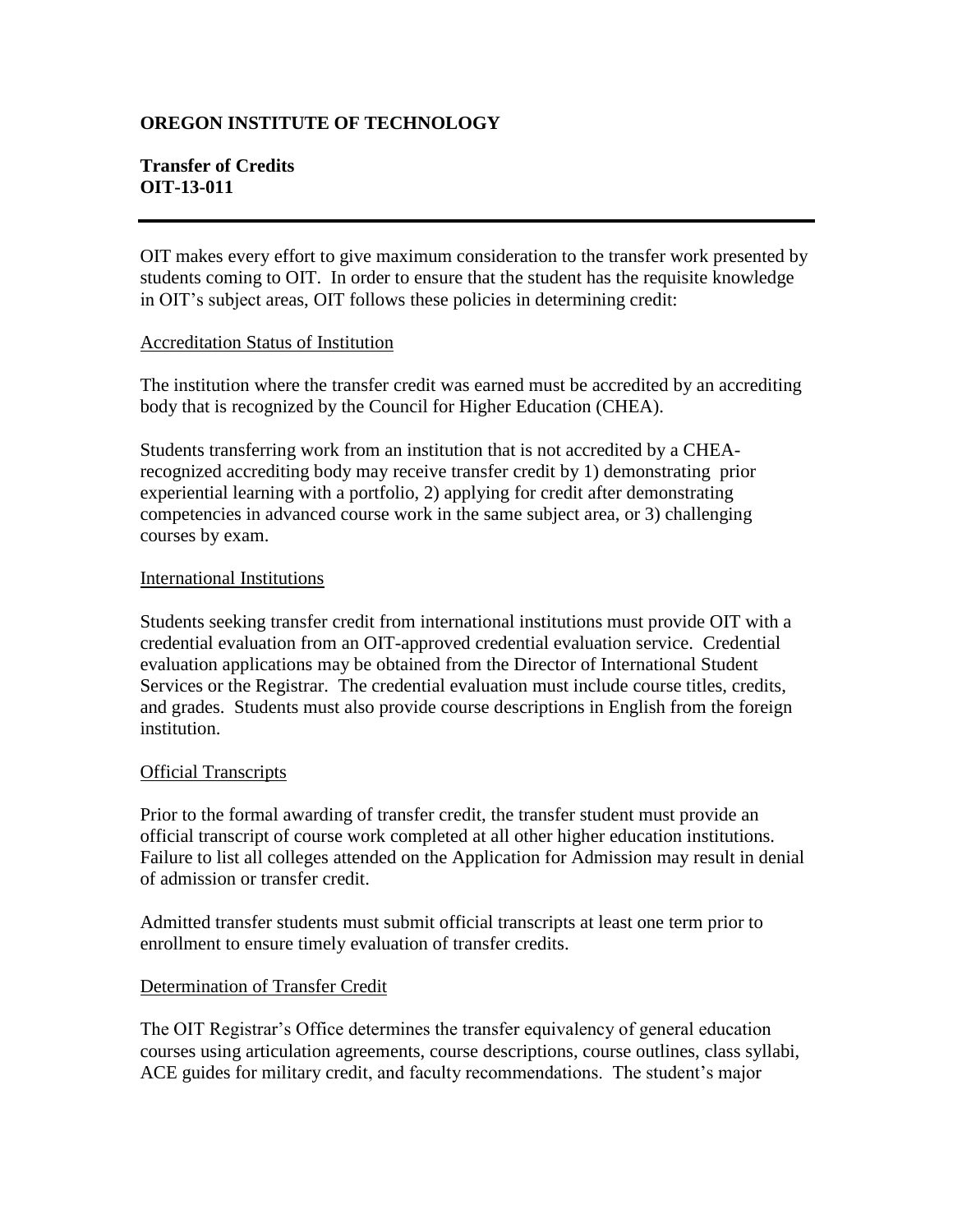department determines the transfer equivalency for technical or major courses using similar resources.

## Applicability of Transfer Credit

OIT provides a complete, written transfer evaluation upon the admission of the student, prior to the planned term of enrollment. The evaluation delineates the transfer credit on a course-by-course basis and specifies direct course equivalencies, courses which may be used towards general education requirements, elective credits, and courses which do not receive credit.

At the time of admission, OIT's written transfer evaluation may include elective credits that do not apply towards a specific degree. These credits will be recorded as transfer credit for registration purposes, allowing the student an earlier registration appointment based on total earned credit hours.

Some transfer work, which may not be directly equivalent to OIT courses, may be appropriately substituted to meet OIT requirements. Students may seek course substitution approval by completing the Course Waiver/Substitution form and obtaining the signature of the advisor, department chair, and Registrar.

## Minimum Grade Standards

OIT considers for transfer those courses that carry a grade of "D" or better from an accredited institution. However, many OIT departments require "C" or better course grades for prerequisite and graduation purposes.

## Pre-College Level Transfer Credit

OIT does not accept for transfer credit courses that are considered pre-college or vocational. OIT determines the level and nature of the course by examining the catalog description and course numbering system of the student's prior college.

#### Catalog of Graduation

The student must meet all degree requirements from one OIT catalog. The catalog may be chosen from the year the student is first admitted and enrolled at OIT or from any subsequent year. However, at the time of graduation all students, including transfer students, must use a catalog that is not more than seven years old.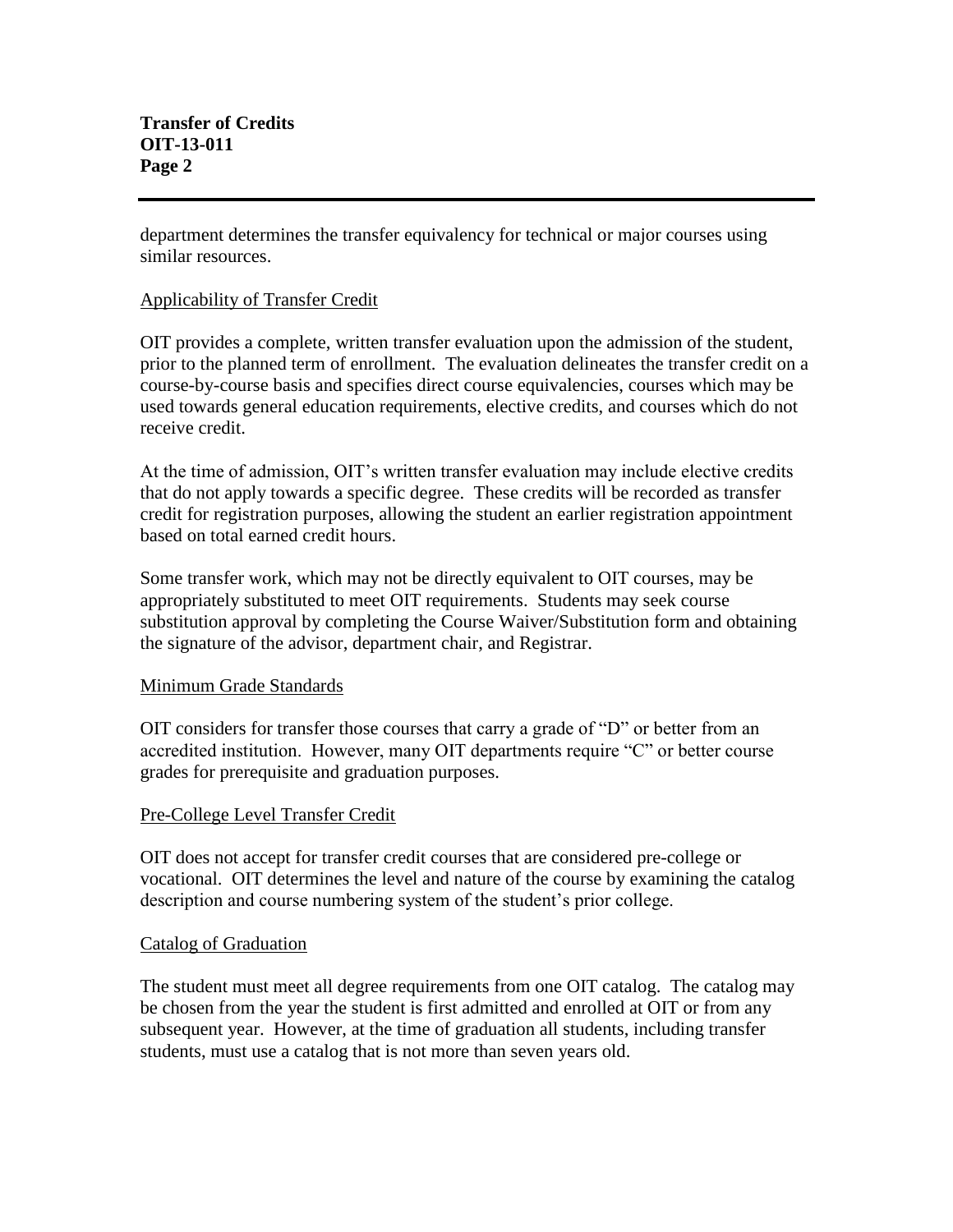Transfer students may select their catalog of graduation prior to full admission to OIT by obtaining written approval from their OIT major department and the Registrar. The agreed-upon catalog will be the one a student uses when he/she transfers to OIT. Students must enroll at OIT within two years of this approval.

Departments periodically review their curriculum for technical currency. As a result, significant program changes may occur. Courses previously required in the curriculum may no longer be offered. The major department will provide a transition plan for students to fulfill degree requirements.

Programs discontinued by the college may have specific entrance and graduation limits that override this policy.

## Baccalaureate Upper Division Credit Requirement

Baccalaureate students must complete a minimum of 60 credits of upper-division work before a degree will be awarded. Upper-division work is defined as 300- and 400-level classes at a bachelor's degree granting institution.

## College Level Examination Programs

OIT will award credit for several college-level examination programs. These examinations must be completed with a satisfactory score and an original copy of test results must be forwarded to the Registrar's Office from the testing service. In order to receive such credit, the student must be admitted to an OIT degree program and registered for classes during the quarter in which the request is made. A maximum of 25 percent of the credits used toward the degree may be CLEP and AP.

Students who complete college-level work in high school under the Advanced Placement (AP) program must achieve a minimum score of three to be granted credit on their OIT transcript. Information on AP course equivalencies may be obtained from the OIT Registrar's Office.

OIT awards credit for College-Level Examination Program (CLEP) *subject* examinations, but not for CLEP *general* examinations. Information on CLEP course equivalencies and minimum scores may be obtained from the OIT Registrar's Office.

#### Credit for Prior Learning

OIT awards credit for educational accomplishments attained outside of accredited postsecondary institutions. For further information regarding this type of credit, students